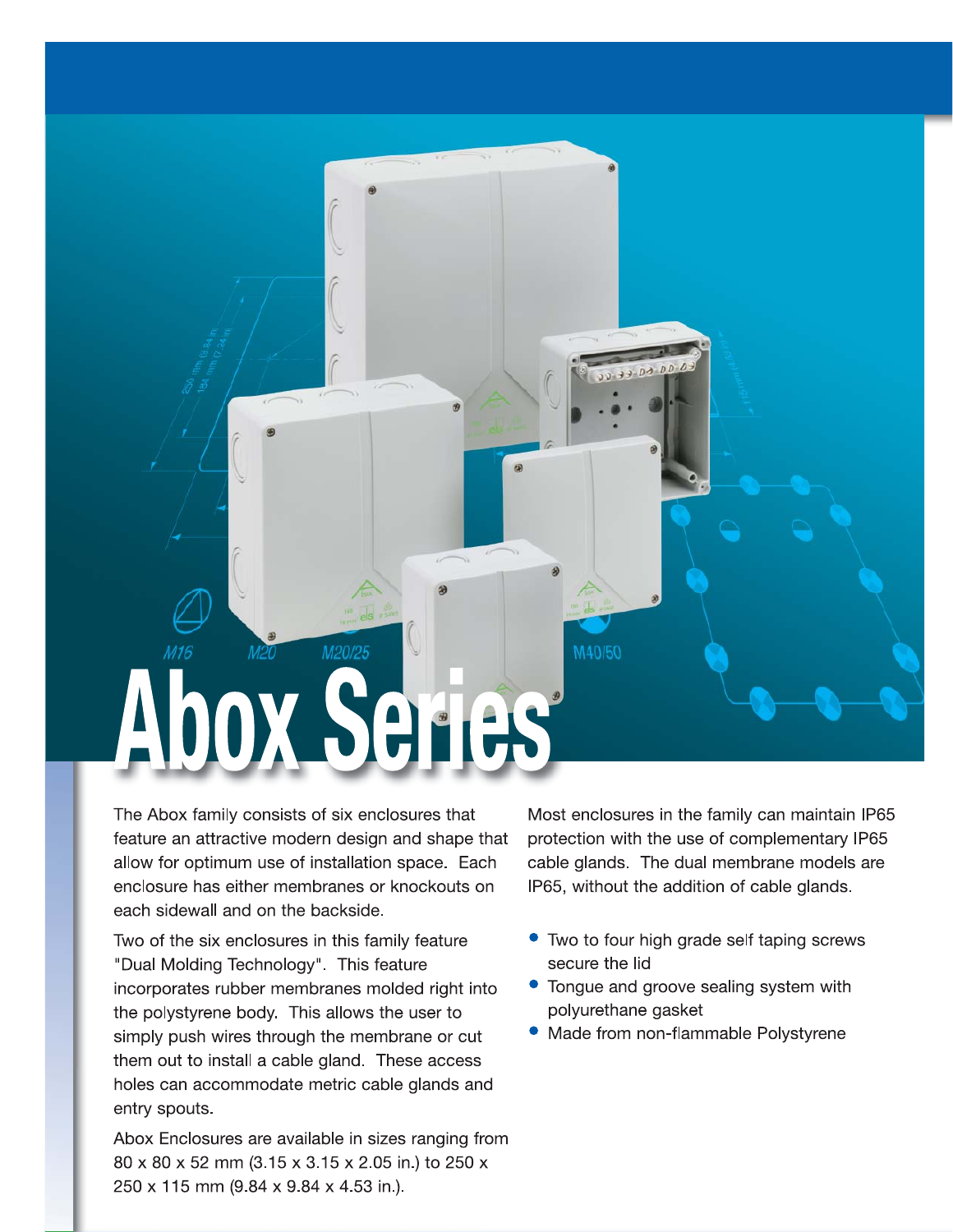



# **CONVENIENCE AND RELIABILITY**

Abox Enclosures are manufactured in Polystyrene and are approved by several international test agencies. The unique design of Metric-Membranes allows for installation of large or small cables, cable glands, conduits, and entry spouts while ensuring that the enclosure remains sealed and all housed components are protected.



**High-Set Terminal** 

# **A MODERN TERMINAL TECHNIQUE**

With our new Abox Enclosures wiring is as easy as 1-2-3. Large numbers of cables from AWG 18 to AWG 2 depending on the enclosure size, can be easily installed. The square shape of the enclosure and the domed cover provide ample room for even the toughest wiring job.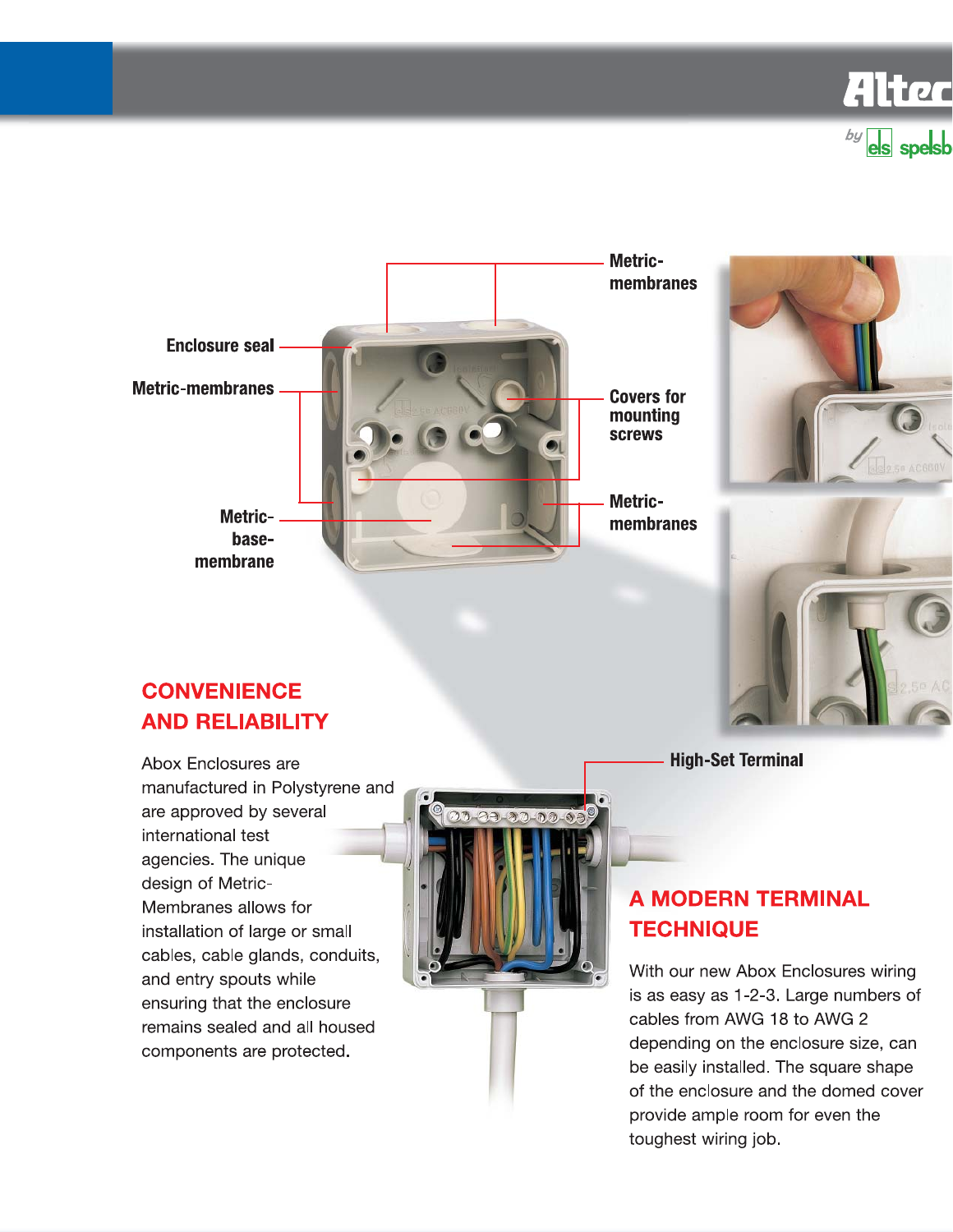# Abox 025 - Polystyrene - 80 x 80 mm (3.15 x 3.15 in.)

# **Standard Features**

| • Protection Level:        | IP65                                                                      |
|----------------------------|---------------------------------------------------------------------------|
| • Technical:               | Self Sealing Soft Elastic Membranes                                       |
|                            | Suitable for Metric Entry                                                 |
| • Sealing Area:            | M20 - 2 to 16mm                                                           |
| • UL Recognized            |                                                                           |
| <b>Enclosure Material:</b> | Polystyrene                                                               |
| • Gasket Material:         | Polvurethane                                                              |
| Color:                     | Light Gray or White                                                       |
| Material                   |                                                                           |
| <b>Temperature Range:</b>  | Polystyrene                                                               |
|                            | $-40^{\circ}$ C to 70 $^{\circ}$ C (-40 $^{\circ}$ F to 158 $^{\circ}$ F) |
| <b>Accessories:</b>        | See section below                                                         |



### **Abox**

| <b>Ordering</b><br><b>Information</b> | Cat. No. | <b>Color</b> | <b>Terminal</b>                     | Length                             | Dimensions mm (in)<br>Width | <b>Height</b>   | Std.<br>Pk. |
|---------------------------------------|----------|--------------|-------------------------------------|------------------------------------|-----------------------------|-----------------|-------------|
| Enclosure with terminals              | 802-407  | gray         | $2.5 \text{ mm}^2 - 5 \text{ pole}$ | 80 mm (3.15 in)                    | 80 mm (3.15 in)             | 52 mm (2.05 in) | 3           |
| Enclosure with terminals              | 802-107  | white        | $2.5 \text{ mm}^2 - 5 \text{ pole}$ | 80 mm (3.15 in)                    | 80 mm (3.15 in)             | 52 mm (2.05 in) | 3           |
| Enclosure - empty                     | 802-907  | gray         | ΝA                                  | 80 mm (3.15 in)                    | 80 mm (3.15 in)             | 52 mm (2.05 in) | 3           |
| Enclosure - empty                     | 802-607  | white        | <b>NA</b>                           | $80 \text{ mm } (3.15 \text{ in})$ | 80 mm (3.15 in)             | 52 mm (2.05 in) | 3           |

### **Accessories**

| <b>Ordering</b><br><b>Information</b> | Cat. No. | Type                             | Std.<br>Pk. |
|---------------------------------------|----------|----------------------------------|-------------|
| Terminal (base mount)                 | 840-004  | $2.5/4$ mm <sup>2</sup> - 5 pole |             |

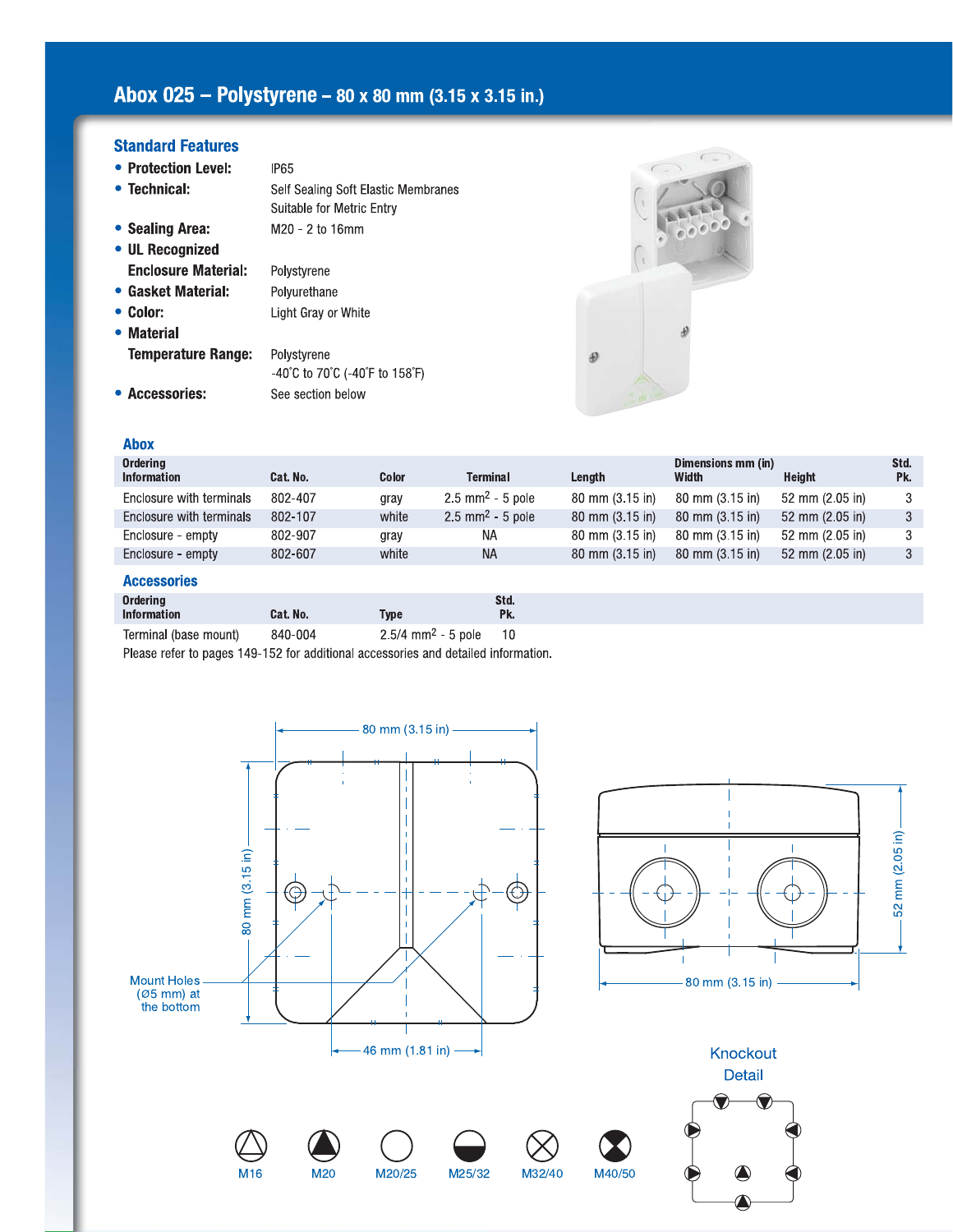# Abox 025AB - Polystyrene - 80 x 80 mm (3.15 x 3.15 in.)

### **Standard Features**

- Protection Level:
- Technical: Self Sealing Soft Elastic Membranes Suitable for Metric Entry • Sealing Area: M20 - 2 to 16mm • UL Recognized **Enclosure Material:** Polystyrene • Gasket Material: Polyurethane • Color: Light Gray or White • Material **Temperature Range:** Polystyrene -40°C to 70°C (-40°F to 158°F)

IP<sub>65</sub>



| <b>Abox</b>                           |          |       |                                     |                           |                             |                           |               |
|---------------------------------------|----------|-------|-------------------------------------|---------------------------|-----------------------------|---------------------------|---------------|
| <b>Ordering</b><br><b>Information</b> | Cat. No. | Color | Terminal                            | Length                    | Dimensions mm (in)<br>Width | Height                    | Std.<br>Pk.   |
| Enclosure with terminals              | 803-407  | gray  | $2.5 \text{ mm}^2 - 5 \text{ pole}$ | 80 mm (3.15 in)           | 80 mm (3.15 in)             | 52 mm (2.05 in)           | 3             |
| Enclosure with terminals              | 803-107  | white | $2.5 \text{ mm}^2 - 5 \text{ pole}$ | 80 mm (3.15 in)           | $80 \text{ mm}$ (3.15 in)   | 52 mm $(2.05 \text{ in})$ | $\mathcal{E}$ |
| Enclosure - empty                     | 803-907  | gray  | ΝA                                  | 80 mm (3.15 in)           | $80 \text{ mm}$ (3.15 in)   | 52 mm (2.05 in)           | 3             |
| Enclosure - empty                     | 803-607  | white | <b>NA</b>                           | $80 \text{ mm}$ (3.15 in) | $80 \text{ mm}$ (3.15 in)   | 52 mm $(2.05 \text{ in})$ | 3             |

### **Accessories**

• Accessories:

| <b>Ordering</b><br><b>Information</b> | Cat. No. | Type                                | Std.<br>Pk. |
|---------------------------------------|----------|-------------------------------------|-------------|
| Terminal (base mount)                 | 840-004  | $2.5/4$ mm <sup>2</sup> - 5 pole 10 |             |

See section below

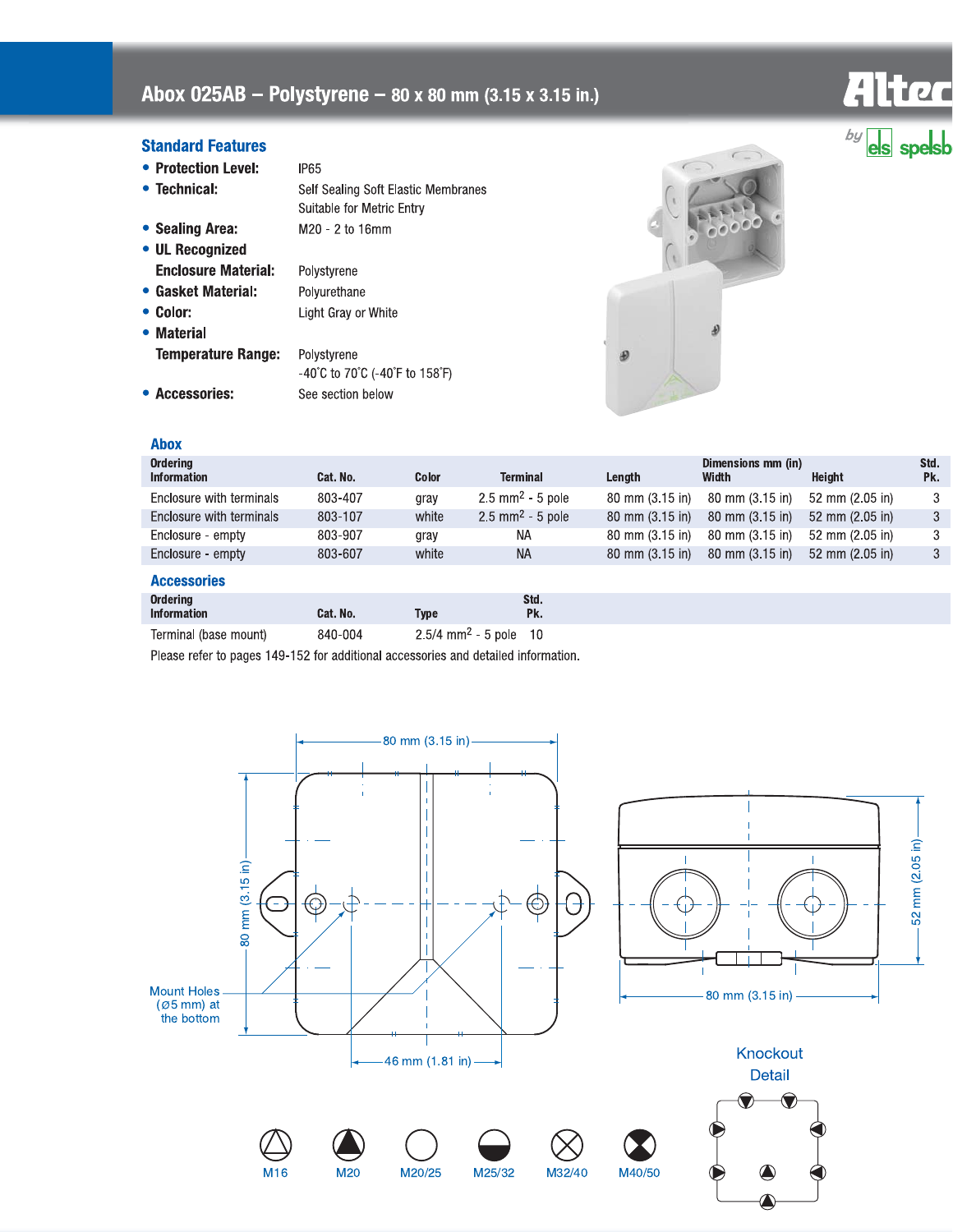# Abox 040 - Polystyrene - 93 x 93 mm (3.66 x 3.66 in.)

# **Standard Features**

| • Protection Level:        | IP65                                |
|----------------------------|-------------------------------------|
| $\bullet$ Technical:       | Self Sealing Soft Elastic Membranes |
|                            | Suitable for Metric Entry           |
| • Sealing Area:            | M20 - 2 to 16mm                     |
| • UL Recognized            |                                     |
| <b>Enclosure Material:</b> | Polystyrene                         |
| • Gasket Material:         | Polvurethane                        |
| $\bullet$ Color:           | Light Gray or White                 |
| • Material                 |                                     |
| <b>Temperature Range:</b>  | Polystyrene                         |
|                            | -40°C to 70°C (-40°F to 158°F)      |
| • Accessories:             | See section below                   |



# **Abox**

| <b>Ordering</b>          |          |       |                                   |                 | Dimensions mm (in) |                 | Std. |
|--------------------------|----------|-------|-----------------------------------|-----------------|--------------------|-----------------|------|
| <b>Information</b>       | Cat. No. | Color | <b>Terminal</b>                   | Length          | Width              | Height          | Pk.  |
| Enclosure with terminals | 804-407  | gray  | $4 \text{ mm}^2 - 5 \text{ pole}$ | 93 mm (3.66 in) | 93 mm (3.66 in)    | 55 mm (2.17 in) | 3    |
| Enclosure with terminals | 804-107  | white | $4 \text{ mm}^2 - 5 \text{ pole}$ | 93 mm (3.66 in) | 93 mm (3.66 in)    | 55 mm (2.17 in) | 3    |
| Enclosure - empty        | 804-907  | gray  | ΝA                                | 93 mm (3.66 in) | 93 mm (3.66 in)    | 55 mm (2.17 in) | 3    |
| Enclosure - empty        | 804-607  | white | ΝA                                | 93 mm (3.66 in) | 93 mm (3.66 in)    | 55 mm (2.17 in) | 3    |

# **Accessories**

| <b>Ordering</b>       |          |                                     | Std. |
|-----------------------|----------|-------------------------------------|------|
| <b>Information</b>    | Cat. No. | Type                                | Pk.  |
| Terminal (base mount) | 840-004  | $2.5/4$ mm <sup>2</sup> - 5 pole 10 |      |





Detail

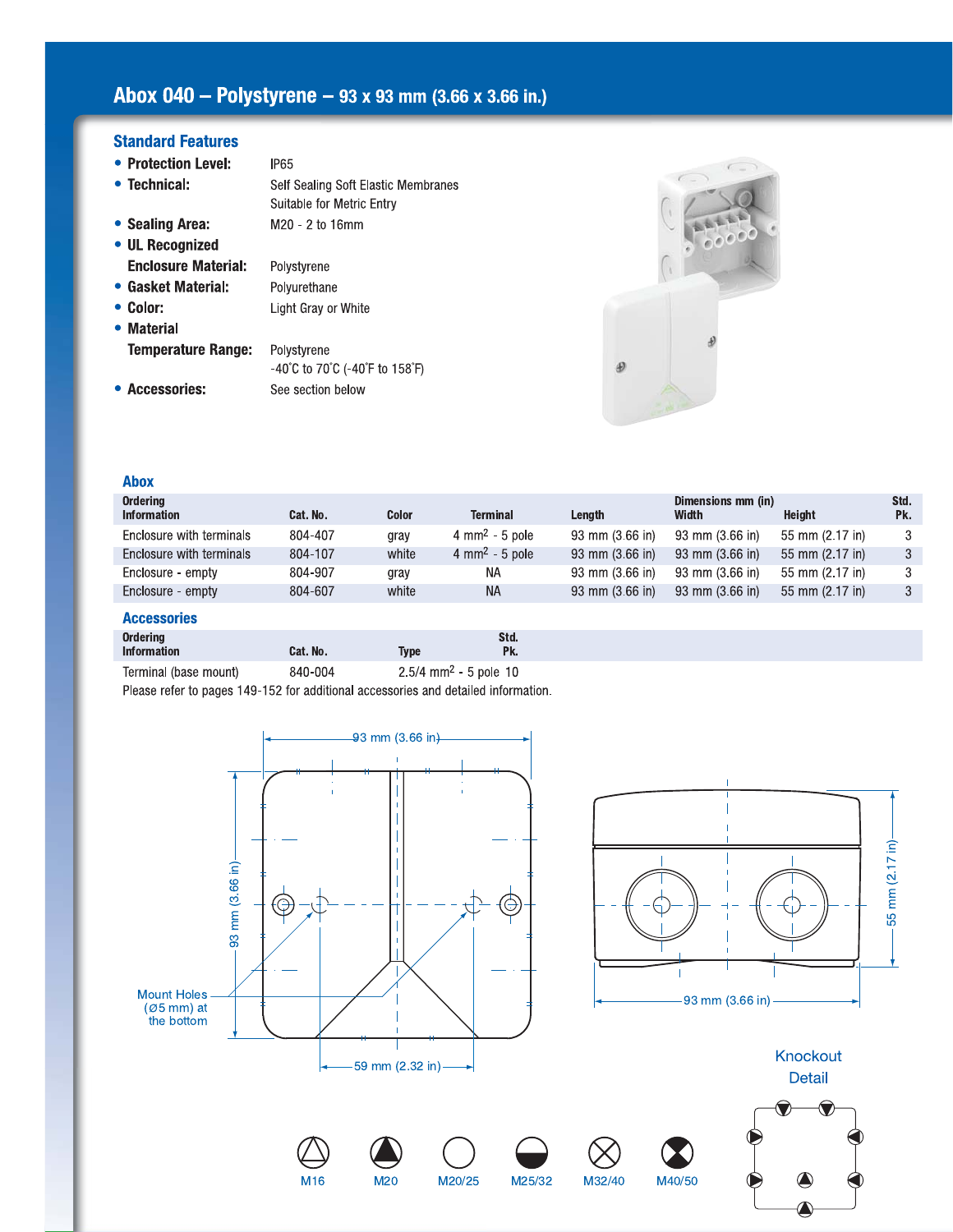# Abox 060 - Polystyrene - 110 x 110 mm (4.33 x 4.33 in.)

IP54\* / IP65\*\*

### **Standard Features**

- Protection Level:
- Technical: Knockout Sidewalls • UL Recognized **Enclosure Material:** Polystyrene • Gasket Material: Polyurethane
- Color: Light Gray or White • Material **Temperature Range:**
- Polystyrene -40°C to 70°C (-40°F to 158°F) • Included Accessories: (4) M25 Entry Spouts for Cables 9-18mm (1) M25 Sealing Plug See section below



\* With Supplied Entry Spouts

\*\* As Equipped or With Optional IP65 Cable Glands

| <b>Abox</b>                           |          |       |                                   |        |                                                       |                 |             |
|---------------------------------------|----------|-------|-----------------------------------|--------|-------------------------------------------------------|-----------------|-------------|
| <b>Ordering</b><br><b>Information</b> | Cat. No. | Color | <b>Terminal</b>                   | Length | Dimensions mm (in)<br>Width                           | <b>Height</b>   | Std.<br>Pk. |
| Enclosure with terminals              | 806-407  | gray  | $6 \text{ mm}^2 - 5 \text{ pole}$ |        | 110 mm $(4.33 \text{ in})$ 110 mm $(4.33 \text{ in})$ | 67 mm (2.64 in) | 2           |
| Enclosure - empty                     | 806-907  | gray  | NA                                |        | 110 mm $(4.33 \text{ in})$ 110 mm $(4.33 \text{ in})$ | 67 mm (2.64 in) |             |

# **Accessories**

• Accessories:

| <b>Ordering</b><br><b>Information</b> | Cat. No. | <b>Type</b>                       | Std.<br>Pk. |
|---------------------------------------|----------|-----------------------------------|-------------|
| <b>Mounting Plate</b>                 | 895-006  | MP060                             |             |
| DIN Rail TS 35 - 35x81 mm             | 198-081  | TS 35/81                          |             |
| Terminal (high-set)                   | 840-006  | $6 \text{ mm}^2 - 5 \text{ pole}$ |             |

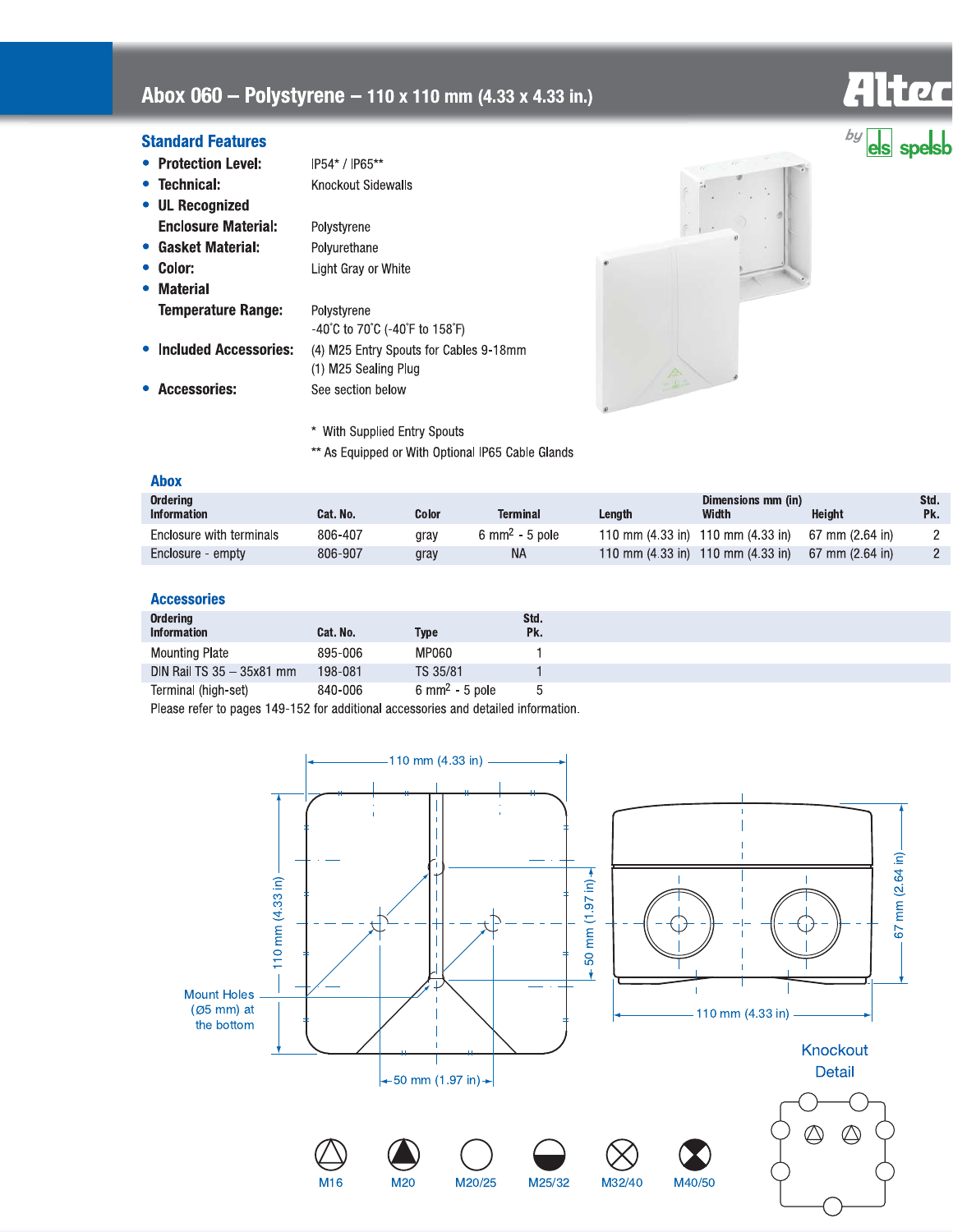# Abox 100 - Polystyrene - 140 x 140 mm (5.51 x 5.51 in.)

# **Standard Features**

- Protection Level: IP54\* / IP65\*\*
- Technical: Knockout Sidewalls • UL Recognized **Enclosure Material:** Polystyrene • Gasket Material: Polyurethane • Color: Light Gray or White
- Material **Temperature F**

| <b>Material</b><br>$\bullet$ |                                         |
|------------------------------|-----------------------------------------|
| <b>Temperature Range:</b>    | Polystyrene                             |
|                              | -40°C to 70°C (-40°F to 158°F)          |
| • Included Accessories:      | (4) M32 Entry Spouts for Cables 11-23mm |
|                              | (1) M32 Sealing Plug                    |
| • Accessories:               | See section below                       |

\* With Supplied Entry Spouts



\*\* As Equipped or With Optional IP65 Cable Glands

# **Abox**

| <b>Ordering</b><br>Information. | Cat. No | Color | Terminal                  | Lenath | Dimensions mm (in)<br>Width                           | <b>Height</b>   | Std.<br>Pk. |
|---------------------------------|---------|-------|---------------------------|--------|-------------------------------------------------------|-----------------|-------------|
| Enclosure with terminals        | 810-410 | grav  | $10 \text{ mm}^2$ -5 pole |        | 140 mm $(5.51 \text{ in})$ 140 mm $(5.51 \text{ in})$ | 79 mm (3.11 in) |             |
| Enclosure - empty               | 810-910 | gray  | <b>NA</b>                 |        | 140 mm $(5.51 \text{ in})$ 140 mm $(5.51 \text{ in})$ | 79 mm (3.11 in) |             |

# **Accessories**

| Ordering<br><b>Information</b> | Cat. No. | Type                               | Std.<br>Pk. |
|--------------------------------|----------|------------------------------------|-------------|
| <b>Mounting Plate</b>          | 895-010  | MP100                              |             |
| DIN Rail TS 35 - 35x106 mm     | 198-106  | TS 35/106                          |             |
| Terminal (high-set)            | 840-010  | $10 \text{ mm}^2 - 5 \text{ pole}$ | 5           |

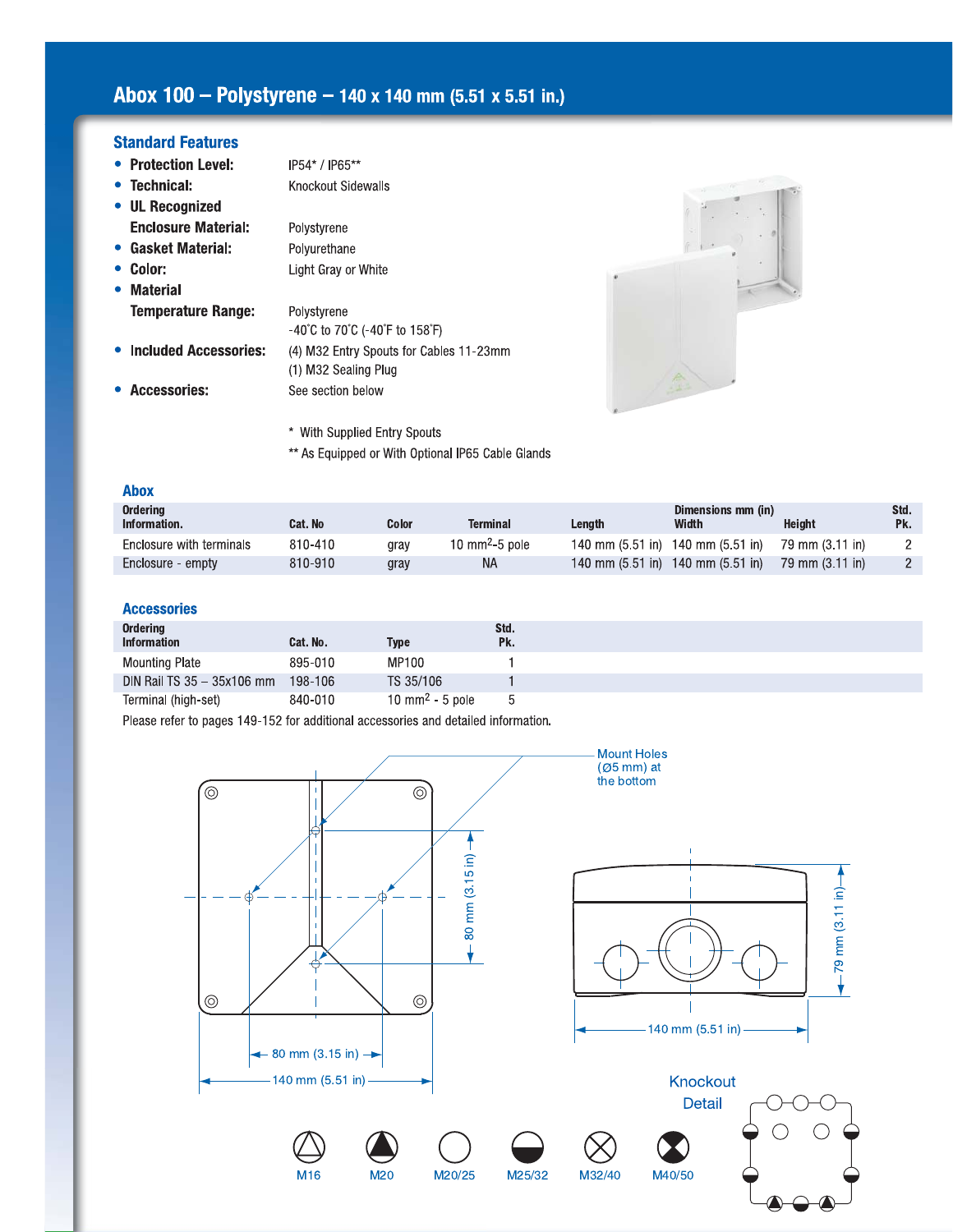IP54\* / IP65\*\*

### **Standard Features**

- Protection Level:
- Technical: Knockout Sidewalls • UL Recognized **Enclosure Material:** Polystyrene
- Gasket Material: Polyurethane • Color: Light Gray or White • Material **Temperature Range:** Polystyrene -40°C to 70°C (-40°F to 158°F) • Included Accessories: (4) M40 Entry Spouts for Cables 17-30mm (1) M40 Sealing Plug (1) Tamper Kit • Accessories: See section below

\* With Supplied Entry Spouts \*\* As Equipped or With Optional IP65 Cable Glands



| Abox                                  |          |       |                                 |        |                                   |                 |             |
|---------------------------------------|----------|-------|---------------------------------|--------|-----------------------------------|-----------------|-------------|
| <b>Ordering</b><br><b>Information</b> | Cat. No. | Color | <b>Terminal</b>                 | Lenath | Dimensions mm (in)<br>Width       | <b>Height</b>   | Std.<br>Pk. |
| Enclosure with terminals              | 816-410  | grav  | $16/25$ mm <sup>2</sup> -5 pole |        | 180 mm (7.09 in) 180 mm (7.09 in) | 91 mm (3.58 in) |             |
| Enclosure - empty                     | 816-910  | gray  | <b>NA</b>                       |        | 180 mm (7.09 in) 180 mm (7.09 in) | 91 mm (3.58 in) |             |

# **Accessories**

| Ordering<br><b>Information</b> | Cat. No. | Type                             | Std.<br>Pk. |
|--------------------------------|----------|----------------------------------|-------------|
| <b>Mounting Plate</b>          | 895-016  | MP160                            |             |
| DIN Rail TS 35 - 35x144 mm     | 894-016  | TS 35/144                        |             |
| Terminal (high-set)            | 840-016  | $16/25$ mm <sup>2</sup> - 5 pole |             |